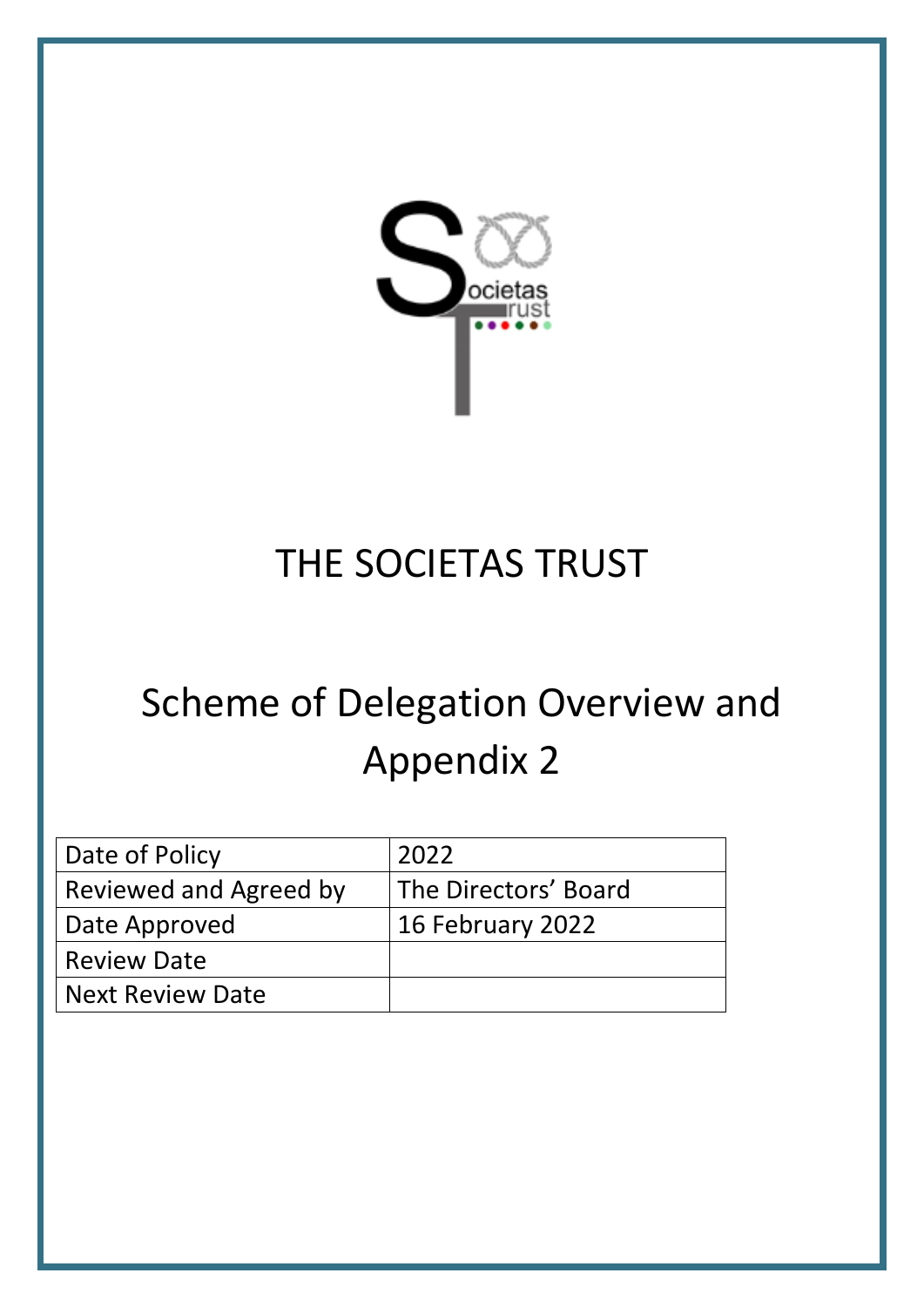## **Contents:**

**[Drivers and Vision](#page-2-0)** 

- 1. [Governance and Leadership Overview](#page-3-0)
- 2. [Terms of Reference and Roles and Responsibilities](#page-5-0)
- 3. [Appendix 2](#page-10-0)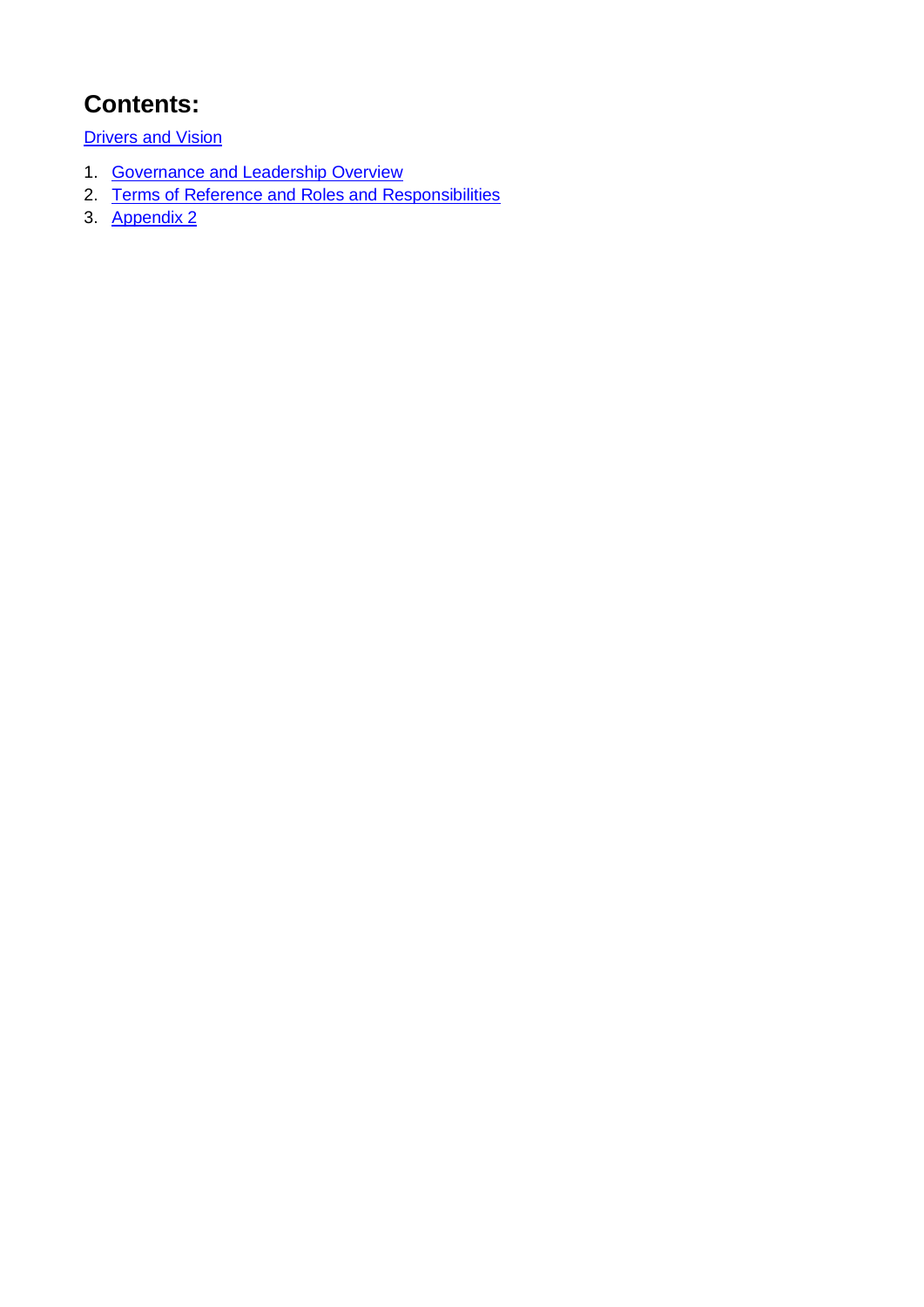## <span id="page-2-0"></span>**Drivers and Vision**

The Societas Trust is unique, formed formally in 2015 and incorporated in February 2016, it is the result of the voluntary collaboration between the headteachers and governing boards of a group of primary academies who share a belief that the needs of children are best met when schools and teachers collaborate and cooperate and are able to maintain close links with the communities they serve.

Whilst it is crucial for us to support the development of the unique identity of each school in the partnership, we also believe that by developing and promoting innovative and creative approaches to learning and teaching across the trust, we will ensure that our children have the very best opportunities to excel academically and develop socially.

We believe that children learn best and thrive in environments that promote and foster self-belief, the love of learning, and high expectations of themselves and others.

**"Great learning opportunities for ALL"** is at the heart of The Societas Vision, which is:

**"To create a sustainable, professional community, where all learners are valued and encouraged to achieve their potential, and all individuals are respected."**



Whilst our shared drivers and values, depicted above, underpin the ethos and culture across the Trust, each setting is also valued as an individual entity with its own unique identity; so, at Societas:

- All settings work collaboratively, not competitively there is no lead setting;
- Each setting retains its own senior leadership team and business manager;
- Each setting retains its own local governing board.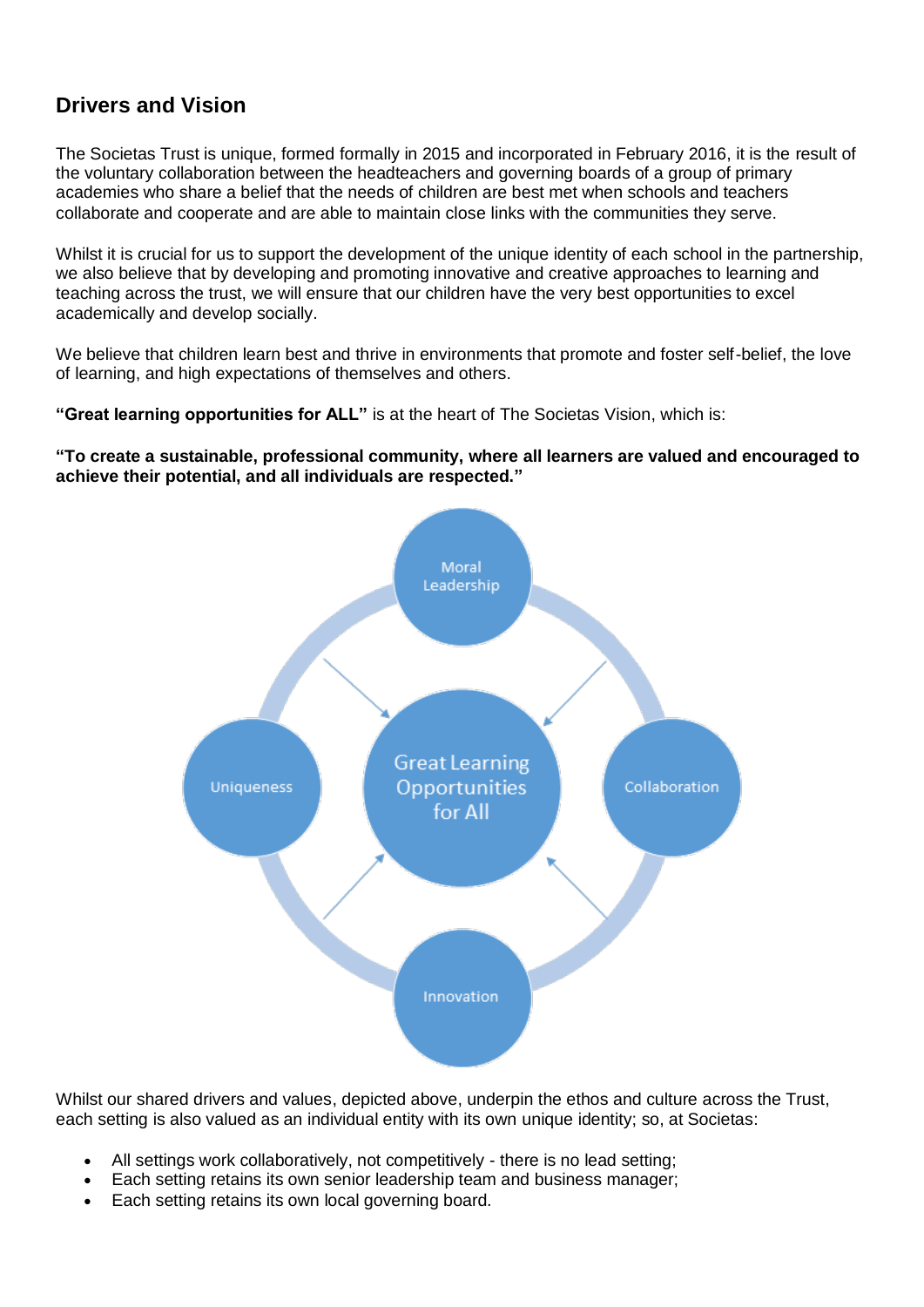## <span id="page-3-0"></span>**1. Governance and Leadership Overview**

#### **Local Governing Boards**

The Articles of Association requires each academy to have a Local Governing Board (LGB), which is empowered through the Scheme of Delegation to oversee the work and outcomes of individual academies within the Trust.

These LGBs comprise a mix of local people including staff, parents, members of the local community (where appropriate) and others appointed by the Trust for their skills and experience. They act as a critical support to the Head Teacher and the academy. A member of the Trust Board also sits on each LGB in an advisory capacity.

The LGB is responsible for ensuring high standards of education and financial effectiveness; they review the overall impact of each academy within the community it serves and are responsible for ensuring the Trust's ethos and vision are upheld.

#### **Directors' Board (or Trust Board)**

The Directors' Board governs the activities of the Trust and oversees the work of each academy's LGB. The structure consists of the Board and two subcommittees: Resources (Including Audit, Pay and Personnel) and Education.

The Directors (i.e. Trustees) are also ultimately responsible for the strategic direction of the Trust ensuring that its aims are met and its ethos maintained. Specifically, this includes setting general policy; adopting an annual plan and budget; monitoring the Trust's financial performance and educational outcomes. The Directors are also responsible for setting general policy and making major decisions about the direction

of the Trust.

#### **Trust Leadership**

The Central Management Team (CMT) of the Trust are the CEO and Accounting Officer, Deputy CEO and Executive Education Representative (EER), and Chief Finance Officer (CFO). They lead and manage the Trust alongside the Executive Board, implementing strategy and policy in conjunction with the Directors' Board and its committees generally.

The Executive Board comprises the CMT, Head Teachers, and Deputy Head Teachers (by invitation). The Executive Board advises and makes recommendations to the Trust Board and its committees on setting general policy and making major decisions about the direction of the Trust.

Head Teachers, as employees of the Trust, also lead and manage the individual academies and report to the CEO.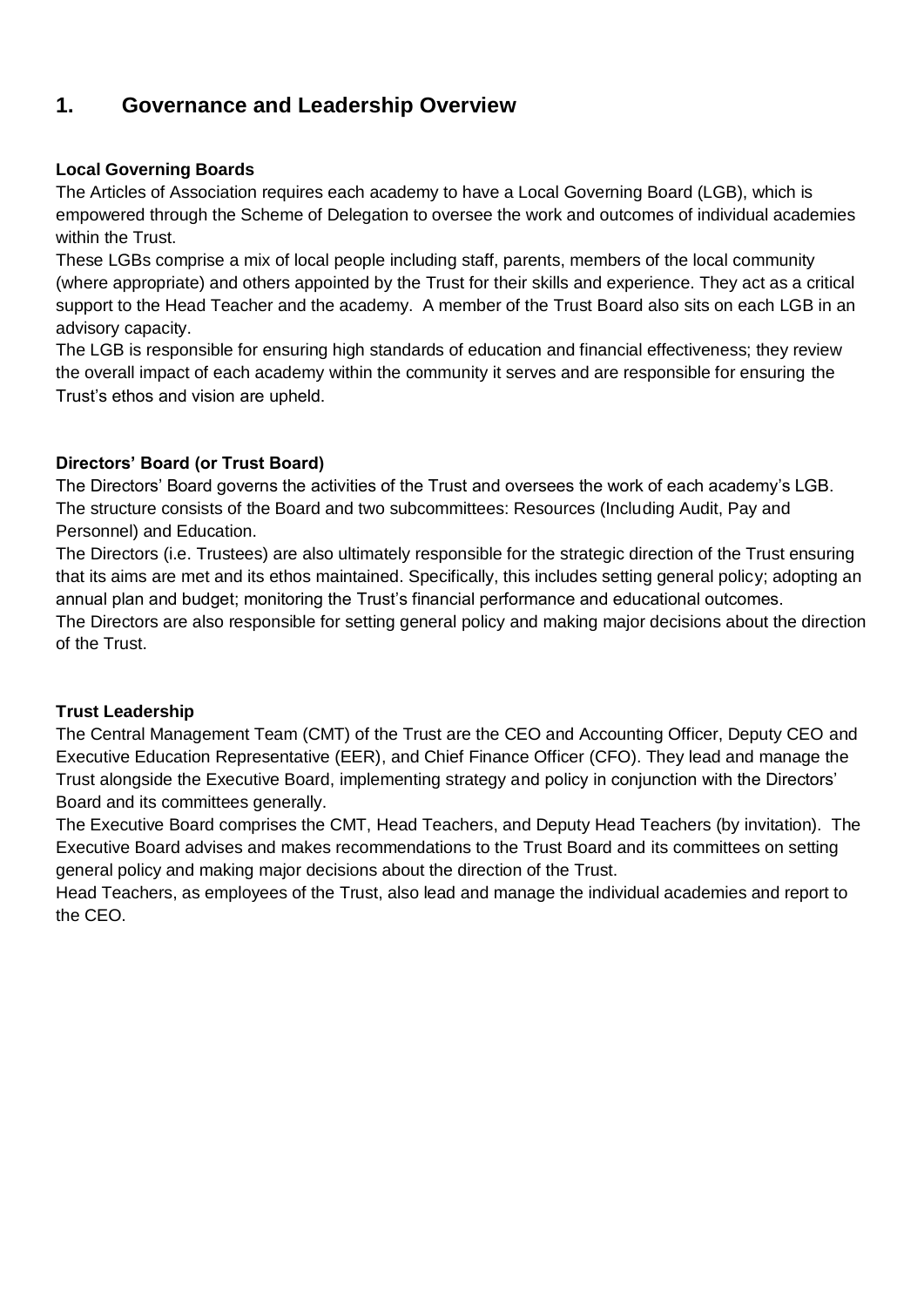#### **Governance and Leadership Structure**



(A dotted line indicates in extraordinary circumstances)

AGM = Annual General Meeting (Autumn Term)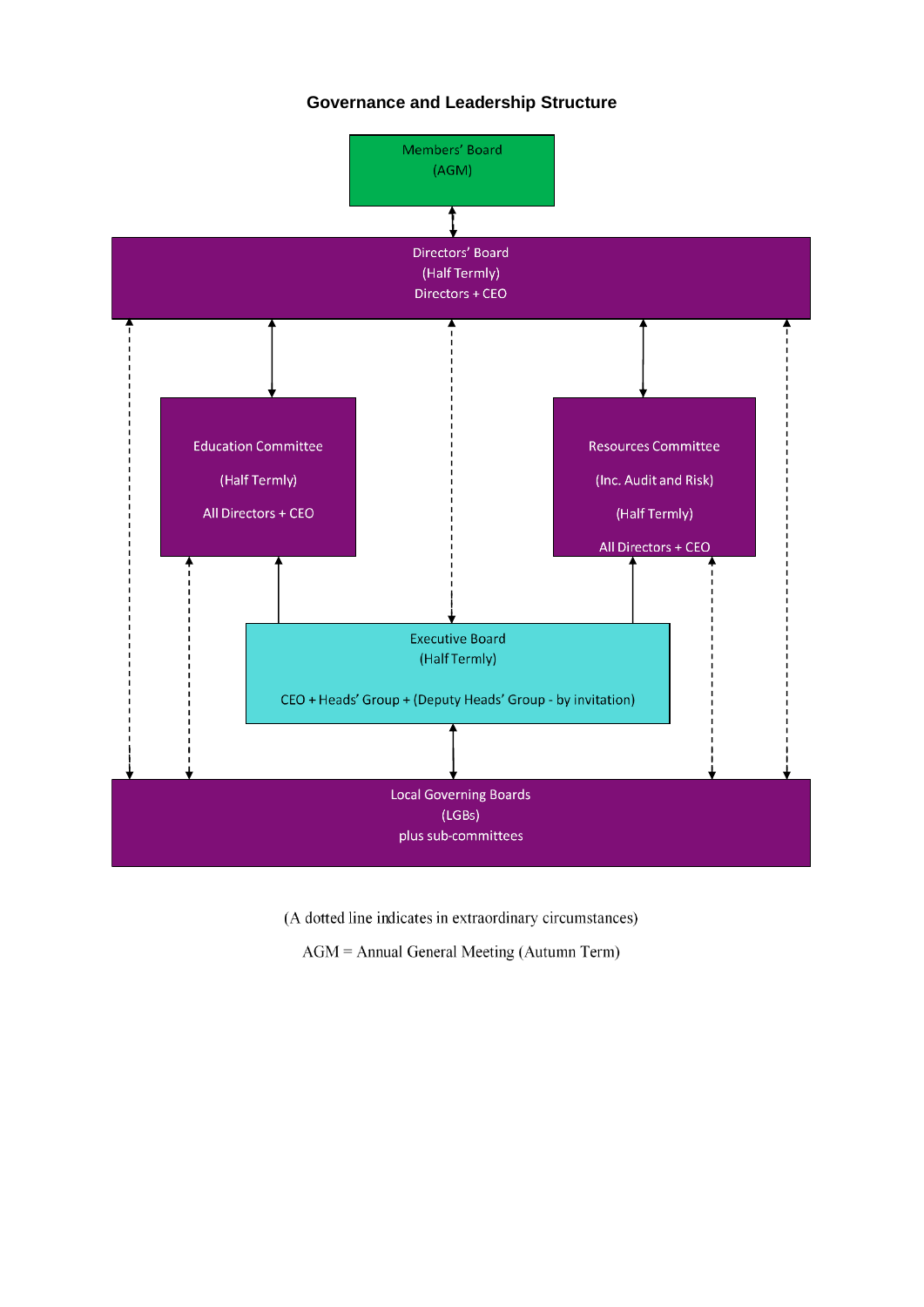## <span id="page-5-0"></span>**2. Terms of Reference and Roles and Responsibilities**

Oversight of central services, budget, staffing, governing Boards and safeguarding matters. The power to amend the Company Articles.

The appointment and removal of Directors and CEO.

#### **Directors' Board (Level 2)**

#### Overall Responsibility

The Directors have overall responsibility and ultimate decision making authority for all the work of the Trust, including the establishing and running of academies in the Trust. This is largely exercised through strategic planning and the setting of policy. It is managed through business planning, monitoring of budgets, performance management, the setting of standards and the implementation of quality management

processes. To also ensure that the trust is compliant with data protection legislation.

To hold the CEO to account for the MAT schools' educational performance, and overseeing the financial performance of the MAT.

#### Local Governance

To draw up Local Governing Board (LGB) governing documents and any amendments thereafter (i.e. LGB Instrument): to appoint (and remove) the chairman of the LGB; to appoint and remove members of the LGB; to regulate the LGB procedures (where not set out in law).

#### Admissions

The Directors shall be responsible for the setting and review from time to time of the Trust's admissions policy. Any decision to expand any academy shall be that of the Directors, following recommendation from the Executive Board and with regard to the views of the Local Governing Board (LGB).

#### Legal and Regulatory Matters

The responsibility for the satisfaction and observance of all regulatory and legal matters shall be the Directors but the Local Governing Board shall do all such things as the Directors may specify as being necessary to ensure that the Trust is meeting its legal obligations.

#### Financial

To determine the scope of mandatory core services to be delivered by the Trust on behalf of its Academies or left to the discretion of LGBs.

To approve the written scheme of delegation of financial powers to maintain robust internal control arrangements.

To determine the proportion of the overall Academy budget to be delegated to individual Academies.

To approve any virements between budget headings and / or likely budget overspends at Trust level. **Staffing** 

To appoint staffing to the Trust for mandatory core central services.

#### Headteacher Appointments

The Headteacher shall be appointed by the Headteacher Appointments Working Group and the appointment shall first be approved by the Directors. The Directors and the Local Governing Board shall ensure that the Headteacher is committed to upholding the Mission of the Trust. The Directors in consultation with the Local Governing Board shall manage the performance of the Headteacher.

#### Improving Education Strategy

The Directors have responsibility, through the Education Committee, to rigorously monitor the progress being made by all Societas academies. The Directors monitor, challenge, broker/commission support and intervene in cases of failure; making use of the independent educational professionals and considering a range of possible support solutions. They judge the degree of risk for each school (considering school Ofsted category; pupil assessment outcome (attainment and progress) vulnerability in areas such as finances, HR etc.) and ensure that academies are appropriately challenged to bring about rapid and sustained improvements.

Headteacher/Leaders and Chairman of Governors of any Societas Academy considered at risk or judged not to be making appropriate progress, will be invited to meet with the Directors' Board to discuss the matter. On the basis of the evidence presented and conversations with providers at these meetings decisions will be taken about:

- o The capacity of the Academy to make the necessary improvements;
- o A review of the degree of challenge;
- o The commissioning of any further support identified at the meeting;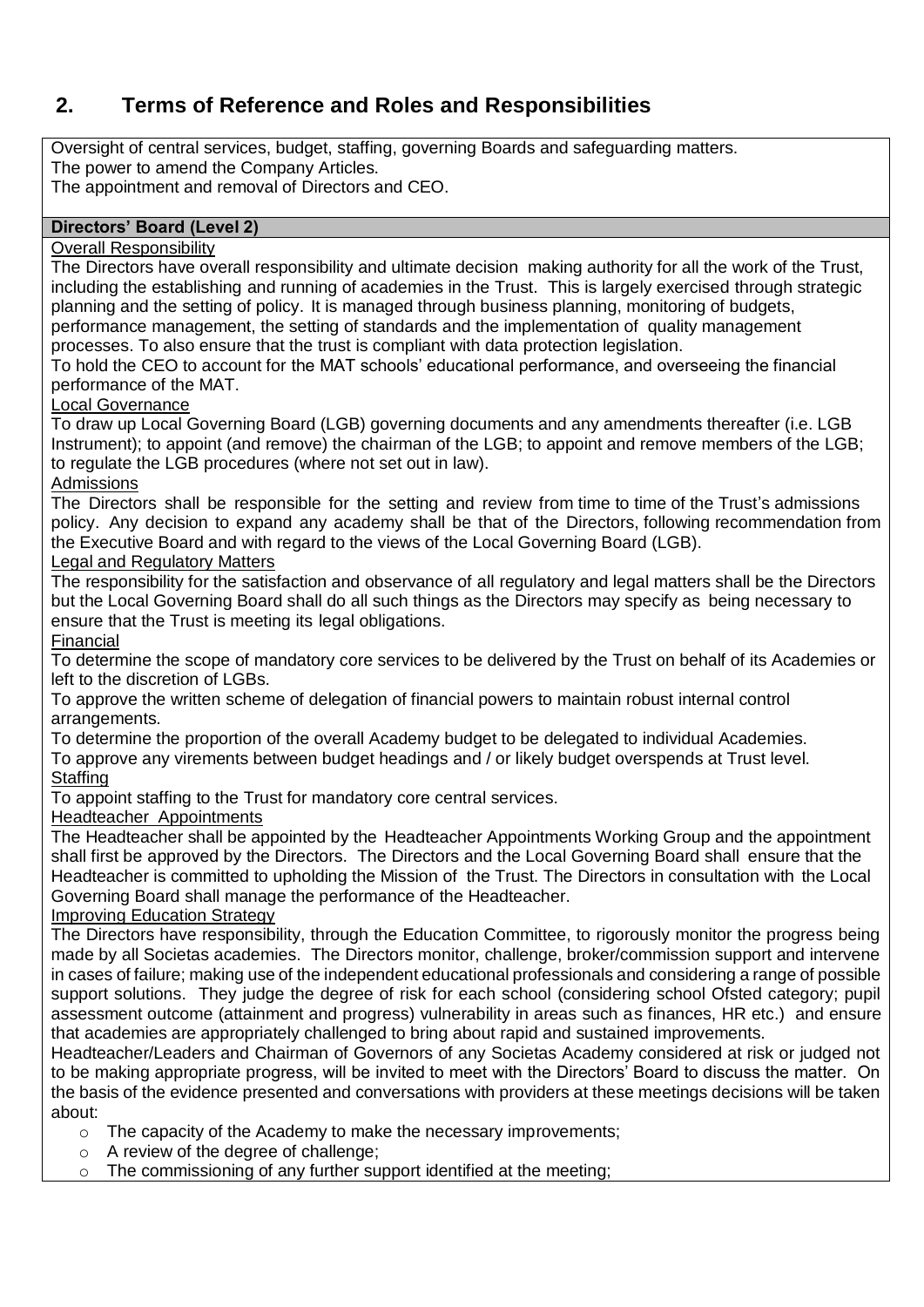#### The need to take further actions including possible intervention.

#### R**esources Committee (Level 3)**

- To make recommendations to the Directors' Board with regard to central services and budget.
- To oversee the financial management of the individual academy budgets.
- To oversee policy and procedure implementation at each academy with regard to staffing.
- To recommend to the Directors' Board the proportion of the overall Academy budget to be delegated to individual Academies.
- To recommend the Pay Policy to the Directors' Board.
- To enter into contracts up to the limits of delegation and within an agreed budget (set by Directors).
- To authorise payments within agreed financial limits.

#### **Education Committee (Level 3)**

- To oversee the implementation of the curriculum policies set by each academy.
- To approve the performance management policies and procedures as recommended by the Executive Board.
- To approve the staff code of conduct as recommended by the Executive Board.
- To oversee the implementation of the admissions policy and the exclusion and reinstatement of pupils.
- To make recommendations to the Directors' Board, on an annual basis, those policies which will be developed by the Trust and mandatory for all Trust Academies.
- To enter into contracts up to the limits of delegation and within an agreed budget (set by Directors).
- To authorise payments within agreed financial limits.

Improving Education Strategy

- To evaluate the effectiveness of each academy to ensure a coherent and strategic approach to educational improvement, ensuring that every child receive a good education.
- To hold schools to account regarding standards achieved.
- To monitor and make judgments about standards and quality of provision.
- To identify the Societas academies that are potentially at risk.
- To moderate school self-evaluation by coordinating the Annual Health Check using an external provider for all Trust Academies.
- To provide bespoke and tailored support to ensure rapid improvement.
- To challenge and support the Headteacher and Chair of the Local Governing Board.
- To monitor and review the school improvement plan for each school against measurable success criteria.
- To evaluate progress being made by providers and to report termly to the Directors' Board.

#### **Steering Groups (Level 3)**

 To advise and make strategic policy recommendations in-line with the Trust's Strategic Development Plan to The Executive Board and Directors' Board, and to oversee the implementation plans and work of the working parties.

#### **CEO (level 4)**

- Leadership and Management of the Trust.
- Overall responsibility for the academic achievement, wellbeing and safety of all pupils.
- Accounting Officer: to submit accounts to Auditors, ESFA and Companies House.
- To have oversight of financial transactions and to present annual accounts to the Members' and Directors' Boards for approval.
- To present the work of the Executive Board to the Directors' Board and its committees, with regard to educational standards, financial management, health and safety, capital investment and building liabilities.
- To be accountable to the Members' Board.
- To ensure value for money and that sound and appropriate financial governance and risk management arrangements are in place.
- To help prepare and monitor the budget and ensure delivery of annual accounts.
- Other duties and responsibilities outlined in Job Description.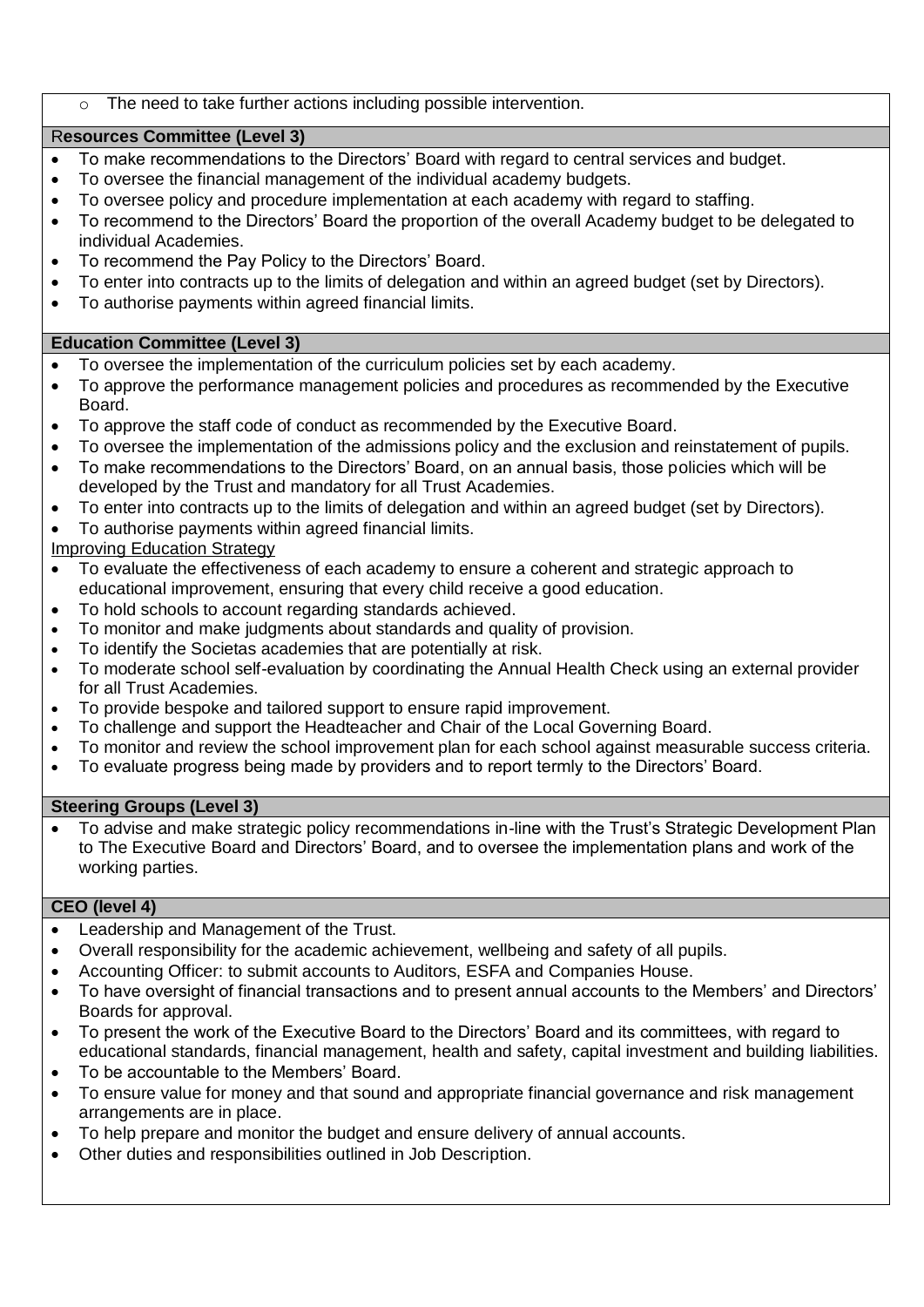#### **CFO (Level 5)**

- To co-support the implementation and development of the Trust's business aims, objectives and wider support based initiatives, as outlined in the Trust Business Development Plan.
- To support the CEO and Directors' Board ("Trust Board") on all financial matters for the Trust, including the development and maintenance of effective financial management systems.
- Working alongside the CEO, Academy Principals/ Head Teachers and Business Managers in ensuring sound and appropriate financial management and governance arrangements are in place, including budget planning and monitoring.
- Working alongside the Academy Business Managers Group, to seek to maximise cost savings through combined procurement projects and purchasing arrangements for the Trust.
- Generation of accurate, consolidated financial reports to the CEO, Trust Board and Executive Board, also ensuring the timely delivery of accurate monthly and annual management accounts.
- Reporting the Trust's financial performance to external agencies as and when required.
- To support the work of the Trust Board and its committees, and Executive.
- To be a member of the Trust's Executive Board.
- To provide cover for the Compliance and Training Manager on a temporary short-term basis.
- Other duties and responsibilities outlined in Job Description.

#### **DCEO and EER (Level 5)**

- To Deputise for the CEO and act up in the temporary extended absence of the CEO.
- To co-ordinate the work of the Trust Education Partner, with particular regard to the Academy Performance Review process, and to provide summary reports to the Executive Board.
- Working with the Trust Education Partner and Executive Board, to compile and report (as above) an objective review of the academies' and Trust's performance data by benchmarking against national statistics, local statistics and other settings with relevant demographics.
- To lead on improvement projects across the Trust linked to the development plan as directed by the CEO.
- Other duties and responsibilities outlined in Job Description.

#### **Executive Board (Level 5)**

- To play a leading role in raising achievement, challenging performance and developing school improvement strategies aligned to the Trust's Vision and Values.
- To lead and coordinate projects and interventions to raise standards of attainment and progress.
- Embed and maintain an effective audit and monitoring system to ensure the emotional, social and personal wellbeing of all stakeholders meets with the culture and aspirations of the Trust.
- To make recommendations to the Resources Committee with regard to central services.
- To recommend to the Directors' Board via one of its committees:
	- $\circ$  the proportion of the overall Academy budget to be delegated to individual Academies;
	- $\circ$  those additional services to be procured on behalf of individual academies or left to the discretion of LGBs;
	- $\circ$  the first formal budget plan each year for the Trust;
	- o the financial decision levels and limits at Trust level;
	- $\circ$  the Trust pay policy:
	- o the Trust Curriculum policy (If required);
	- o the Trust Performance Management Policy;
	- o the Trust admissions policy;
	- o the Academy Buildings Strategy and bids for central grants;
	- o the decision to admit a further school to the Trust;
	- o the Trust staff code of conduct.
- To share the responsibility for high standards, continuous improvement and the development of best practice across the Trust
- To support a rise in standards in all Academies (as defined in the Societas Education Strategy and Plan).
- To engage in Action Research across the Trust.
- To ensure that confidentiality is maintained in line with agreed policies and protocols.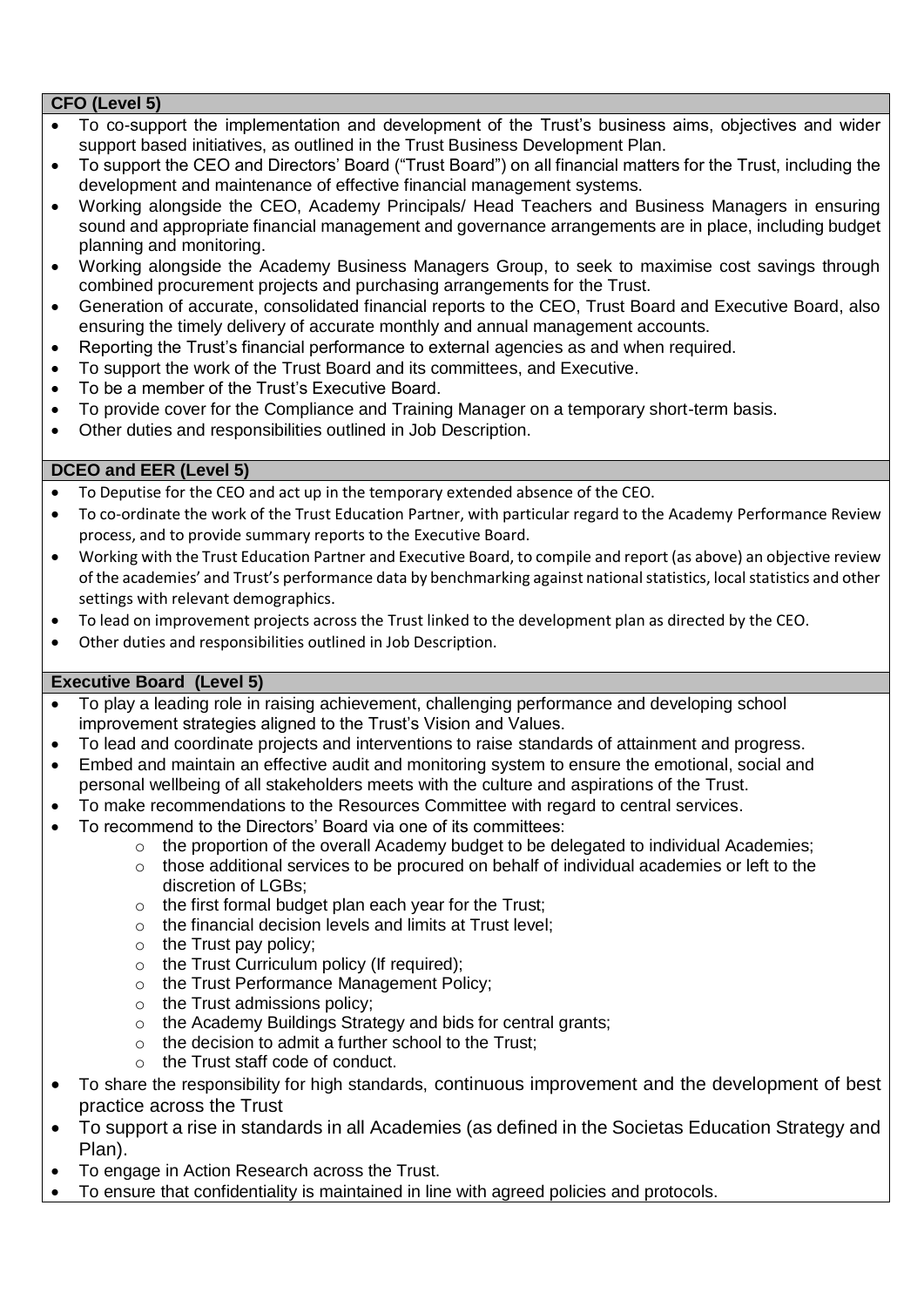- To ensure that the Trust reflects a vibrant and inclusive ethos, which actively values and promotes diversity, unity and community cohesion, and supports pupils to become successful integrated citizens.
- To actively challenge and address discrimination.
- To ensure a continual focus on equity as measured by pupil outcomes.

#### **Local Governing Board (Level 6)**

#### Strategic role

The Local Governing Board shall be responsible for the standards achieved and for their own academy improvement. They are also responsible for the internal organisation, management and control of the academy in conjunction with the headteacher.

#### Financial Responsibility

The Local Governing Board shall expend certain funds and enter into contracts as permitted as set out in the Scheme of Delegation.

#### **Staff**

The Directors and the Local Governing Board shall ensure that the Headteacher is committed to upholding the Mission of the Trust. The Local Governing Board shall be accountable for the appointment and management of all other staff to be employed at the Academy,

comply with legislation and all policies dealing with staff issued by the Directors from time to time; Performance Management

The Local Governing Board shall carry out or delegate to either the Headteacher and/or an appropriate committee (as appropriate) the performance management of all staff (including the Headteacher) and shall put in place procedures for the proper professional and personal development of staff. **Curriculum** 

The Local Governing Board shall be responsible for the setting and review of the curriculum and for the standards achieved by the Academy and the pupils attending the Academy but shall follow such advice and recommendations of the Directors as they might issue from time to time. Policies

The Local Governing Board will adopt and will comply with all policies of the Directors communicated to the Local Governing Board from time to time following consultation in the development of such policies. The Local Governing Board will review its policies and practices on a regular basis, having regard to recommendations made by the Directors from time to time.

In the event of Remedial Measures being requested by the Secretary of State

The Local Governing Board shall work closely with and shall promptly implement any advice or recommendations made by the Directors and the Directors expressly reserve the unfettered right to review or remove any power or responsibility conferred on the relevant Local Governing Board under this Scheme of Delegation in such circumstances.

#### Chair and Vice Chair Positions

The members of the Local Governing Board shall each school year, at their first meeting in that year, elect a chairman and a vice-chairman.

#### **Committees**

Subject to this Scheme of Delegation, the Local Governing Board may establish any subcommittee. The constitution, membership and proceedings of any subcommittee shall be determined by the Local Governing Board but having regard to any views of the Directors.

#### **Headteacher (Level 7)**

Day to Day Internal Organisation, Management and Control

The Directors and the Local Governing Board may delegate such powers and functions as they consider are required by the Headteacher for the internal organisation, management and control of the Academy (including the implementation of all policies approved by the Directors and the Local Governing Board and for the direction of the teaching and curriculum at the Academy).

In particular, the Academy Headteacher shall:

- Implement curriculum policy at Academy level.
- Be responsible for standards of teaching, an individual child's education and pupil outcomes.
- Recommend the exclusion of pupils to the Local Governing Board overseen by the Education Committee.
- Establish and keep up to date a written policy for sex education and to prohibit political indoctrination and ensuring the balanced treatment of political and minority issues.
- Implement the performance management policy at Academy level.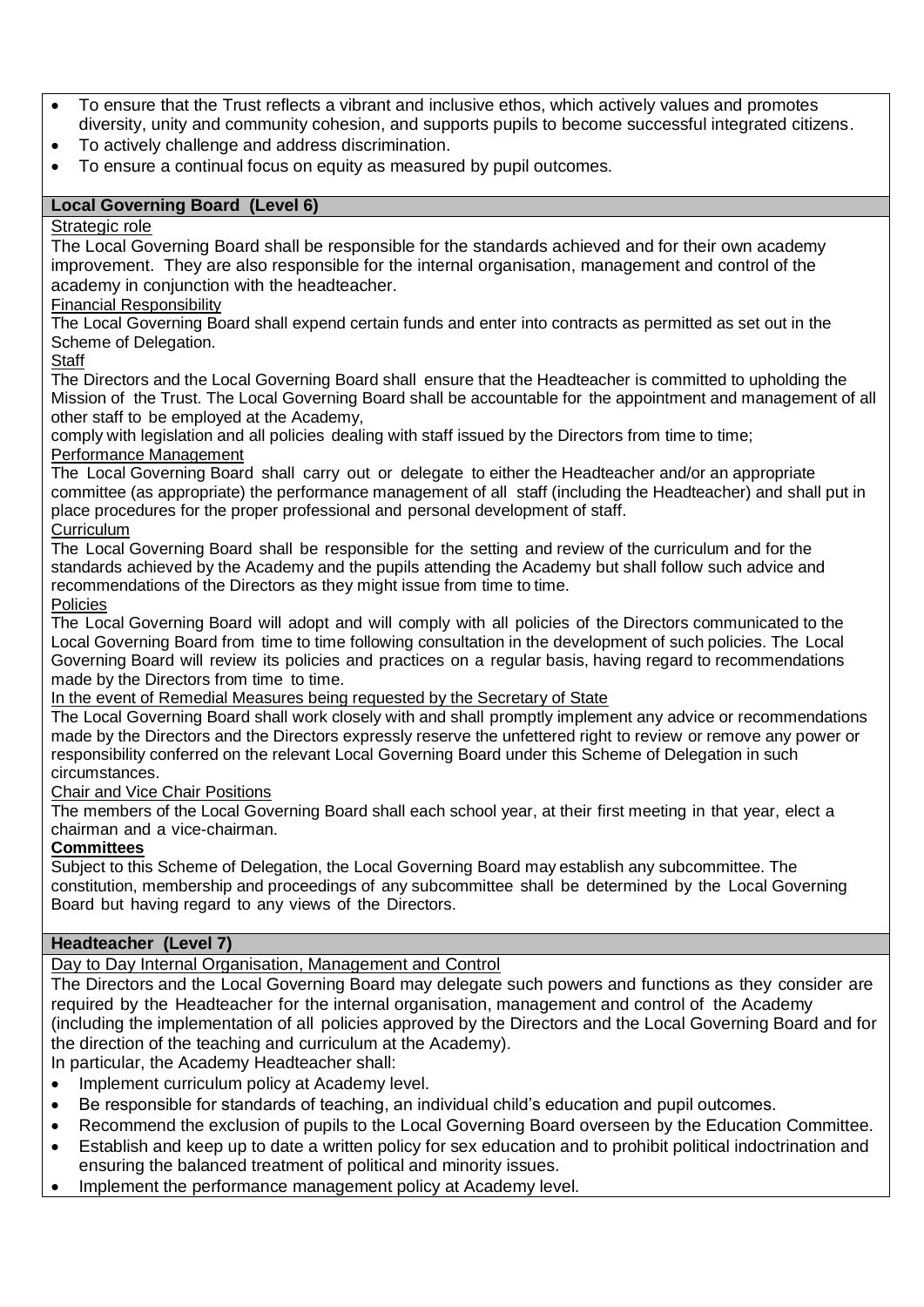- Reports to the CEO.
- Other duties and responsibilities outlined in Job Description.

### **Business Manager (Level 8)**

- The day to day management of financial issues including the establishment and operation of suitable accounting systems.
- The management of academy's financial position at strategic and operational level.
- The maintenance of effective systems of internal control.
- Other duties and responsibilities outlined in Job Description.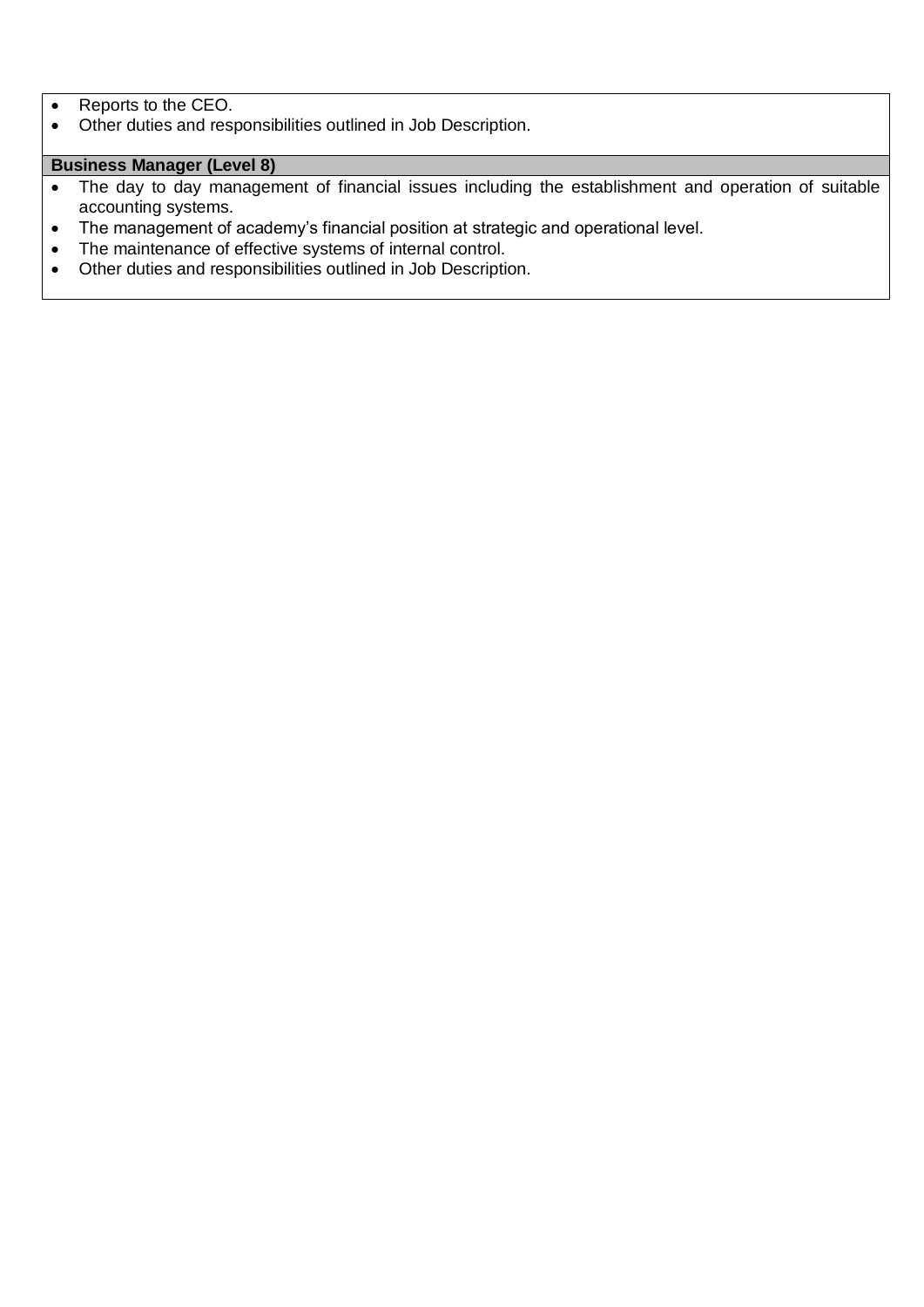## **3. Appendix 2**

### **1, Governance**

| Groups            |                            |           |                    |                    |                               |                                                              |                                             |                                   |                     |                                       |  |
|-------------------|----------------------------|-----------|--------------------|--------------------|-------------------------------|--------------------------------------------------------------|---------------------------------------------|-----------------------------------|---------------------|---------------------------------------|--|
| Members'<br>Board | Directors'<br><b>Board</b> | Executive | Steering<br>Groups | Working<br>Parties | Chief<br>Executive<br>Officer | Education<br>Executive<br>Representativ<br>e (Deputy<br>CEO) | Finance &<br>Compliance<br>Manager<br>(CFO) | Local<br>Governing<br>Board (LGB) | <b>Head Teacher</b> | Academy<br><b>Business</b><br>Manager |  |
| <b>MB</b>         | DB                         | EX        | SG                 | WP                 | CEO                           | <b>EER</b>                                                   | CFO                                         | LGB                               | HT                  | ABM                                   |  |

| Key | <b>SO</b>        | D/R                       | R <sub>2</sub>       | R <sub>1</sub> | $\bigcap$<br>ပ၁    |             | $\sqrt{}$ N<br>$\overline{\phantom{a}}$<br>- |
|-----|------------------|---------------------------|----------------------|----------------|--------------------|-------------|----------------------------------------------|
|     | <b>Strategic</b> | Approve                   | Second <b>Second</b> | <b>First</b>   | <b>Operational</b> | Dperational | <b>Preparation</b> ,                         |
|     | Oversight        | <b>Ratify</b><br>Decide / | Recommendation       | Recommendation | Oversight          |             | <b>Nominate</b>                              |

<span id="page-10-0"></span>

|    |                                                              |    | Decision       |                |    |           |     |            |            |            |    |            |
|----|--------------------------------------------------------------|----|----------------|----------------|----|-----------|-----|------------|------------|------------|----|------------|
| No | Responsibility / Task                                        | MB | DB             | EX             | SG | <b>WP</b> | CEO | <b>EER</b> | <b>CFO</b> | <b>LGB</b> | HT | <b>ABM</b> |
|    | Scheme of Delegation                                         | A  | R <sub>2</sub> | R <sub>1</sub> |    |           |     |            |            |            |    |            |
|    | <b>Terms of Reference</b>                                    | A  | R <sub>2</sub> | R <sub>1</sub> |    |           |     |            |            |            |    |            |
|    | Member Appointment /<br>Removal                              | D  |                |                |    |           |     |            |            |            |    |            |
|    | Director Appointment /<br>Removal                            | D  | N              |                |    |           |     |            |            |            |    |            |
|    | To appoint / remove the $\vert$<br>chair of the DB           | D  | N              |                |    |           |     |            |            |            |    |            |
|    | Appointment / removal<br>of LGB Trust Rep                    | D  | N              |                |    |           |     |            |            |            |    |            |
|    | Appointment / removal<br>of Trust Appointed LGB<br>Governors |    | D              |                |    |           |     |            |            | N          |    |            |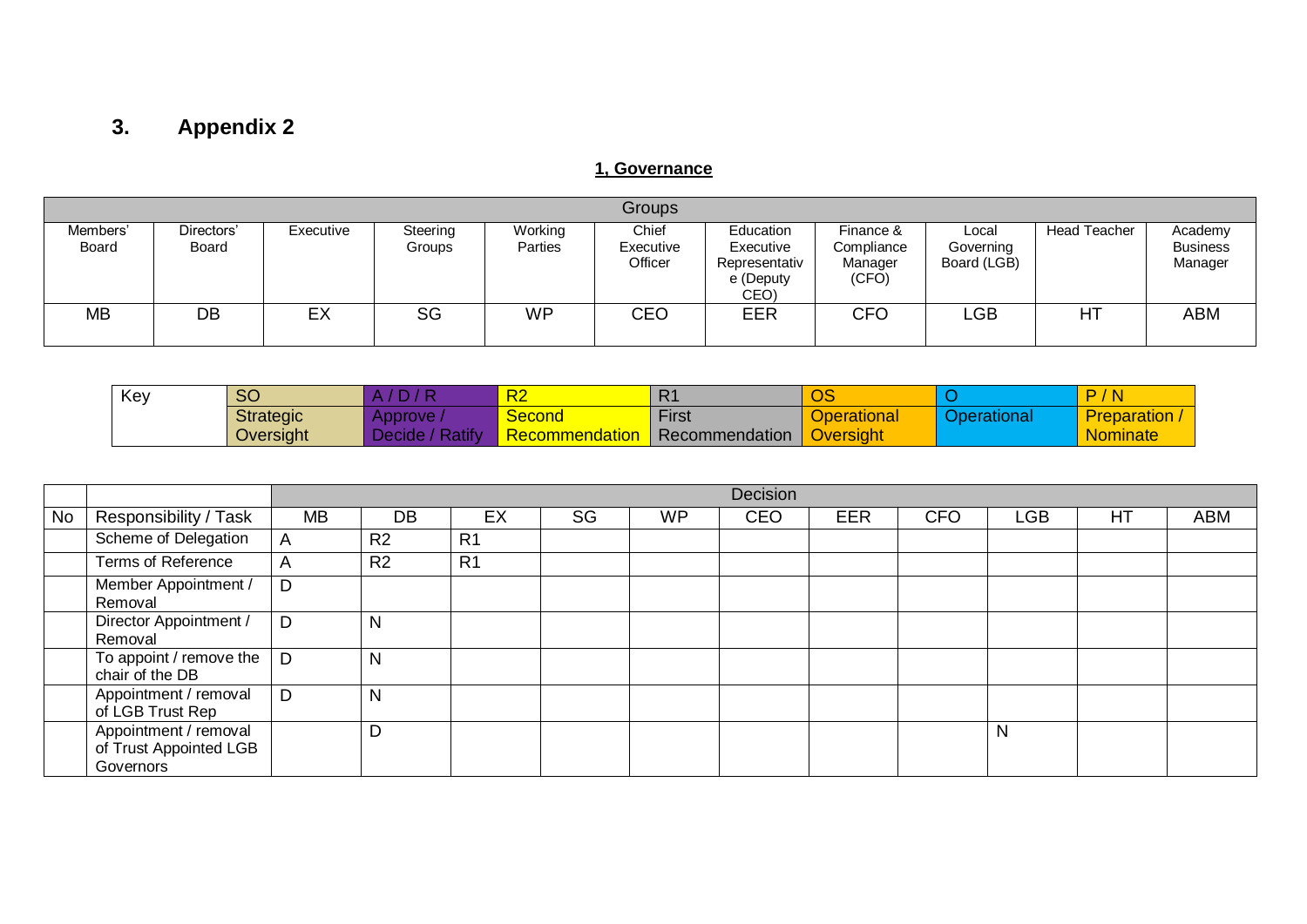| Appointment / removal<br>of LGB Staff Governors                                                                                                     |                 |                 |                 |  |                        |                        | D       | N                 |   |
|-----------------------------------------------------------------------------------------------------------------------------------------------------|-----------------|-----------------|-----------------|--|------------------------|------------------------|---------|-------------------|---|
| Appointment / removal<br>of LGB Parent<br>Governors                                                                                                 |                 |                 |                 |  |                        |                        | D       | $\mathsf{N}$      |   |
| To appoint / remove the<br>clerk to the DB                                                                                                          | D               | N               |                 |  |                        |                        |         |                   |   |
| To appoint / remove the<br>clerk to the LGB                                                                                                         |                 |                 |                 |  |                        |                        | D       | $\mathsf{N}$      |   |
| To set up a Register of<br>members' Business<br>Interests for the DB                                                                                |                 | A               |                 |  | $\overline{\text{OS}}$ | $\overline{P}$         |         |                   |   |
| To set up a Register of<br>members' Business<br>Interests for each LGB                                                                              |                 |                 |                 |  |                        |                        | A       | $\overline{OS}$   | P |
| To discharge duties in<br>respect of pupils with<br>special educational<br>needs by appointing a<br>'responsible person' for<br>the Trust / Setting | D               | N - Trust       |                 |  |                        |                        | D       | $N -$<br>Setting  |   |
| To consider whether or<br>not to exercise<br>delegation of functions<br>to individuals for the<br>Trust / Setting                                   | $\overline{A}$  | $R1 -$<br>Trust |                 |  |                        |                        | A       | $R1 -$<br>Setting |   |
| To regulate local<br>governance procedures<br>(where not set out in<br>law)                                                                         | $\overline{SO}$ | A               | R <sub>2</sub>  |  | R <sub>1</sub>         | $\overline{\text{OS}}$ |         |                   |   |
| To determine the<br>development needs of<br>governors                                                                                               |                 | Trust           |                 |  |                        |                        | Setting |                   |   |
| Set term dates                                                                                                                                      | <b>SO</b>       | A               | R <sub>2</sub>  |  | R <sub>1</sub>         |                        |         |                   |   |
| Set times of the school<br>day                                                                                                                      |                 |                 | $\overline{SO}$ |  |                        |                        | A       | R <sub>1</sub>    |   |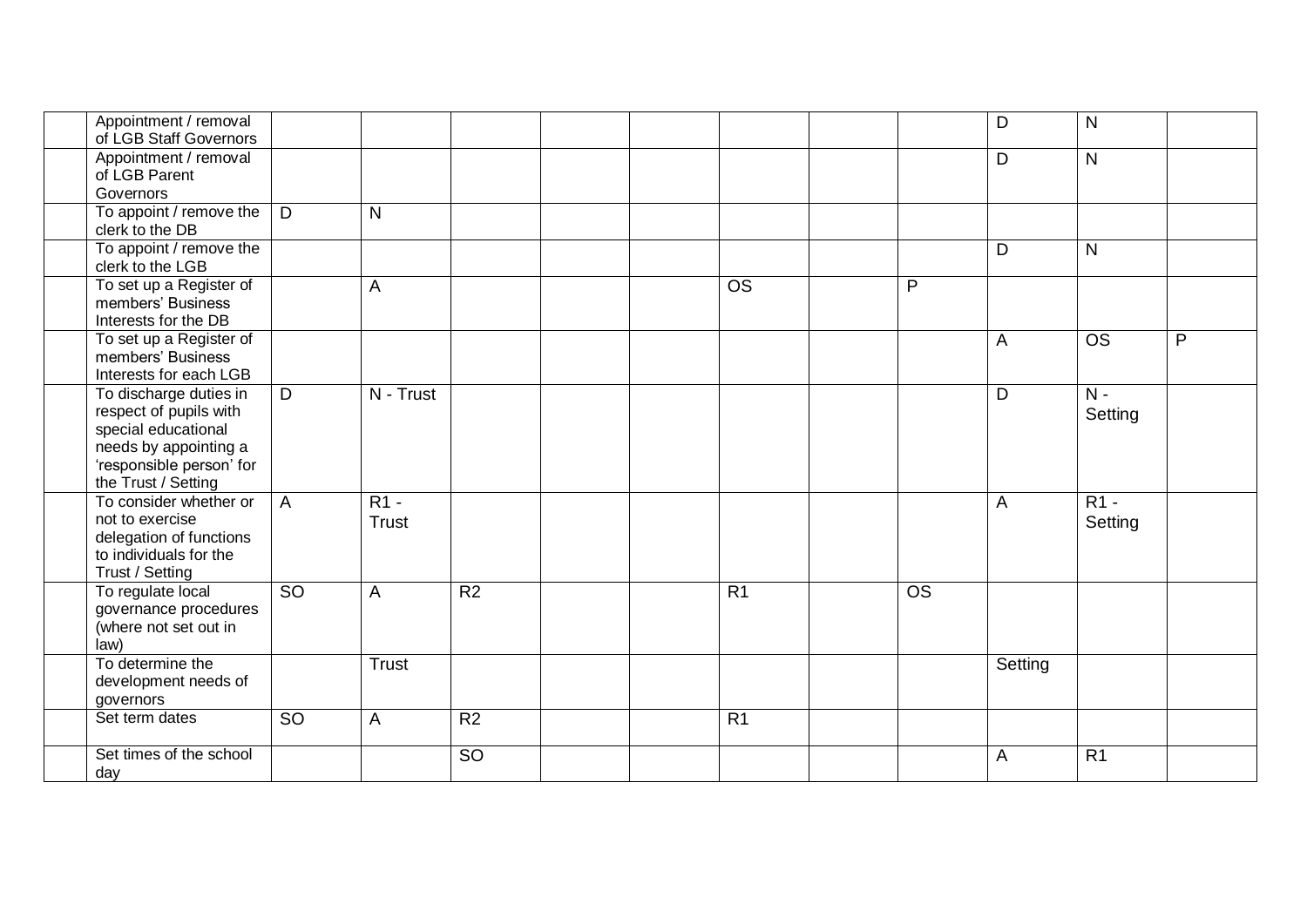## **2. Finance / Audit / Risk**

|                          |                     |           |                    |                    | Groups                        |                                                              |                                             |                                   |              |                                       |
|--------------------------|---------------------|-----------|--------------------|--------------------|-------------------------------|--------------------------------------------------------------|---------------------------------------------|-----------------------------------|--------------|---------------------------------------|
| Members'<br><b>Board</b> | Directors'<br>Board | Executive | Steering<br>Groups | Working<br>Parties | Chief<br>Executive<br>Officer | Education<br>Executive<br>Representativ<br>e (Deputy<br>CEO) | Finance &<br>Compliance<br>Manager<br>(CFO) | Local<br>Governing<br>Board (LGB) | Head Teacher | Academy<br><b>Business</b><br>Manager |
| <b>MB</b>                | DB                  | EX        | SG                 | <b>WP</b>          | CEO                           | EER                                                          | <b>CFO</b>                                  | _GB                               | HT           | ABM                                   |

| Key | <b>SO</b> | A/D/R           | R <sub>2</sub>        | R <sub>1</sub> | OS                 |             |                    |
|-----|-----------|-----------------|-----------------------|----------------|--------------------|-------------|--------------------|
|     | Strategic | Approve /       | <b>Second</b>         | <b>First</b>   | <b>Operational</b> | Operational | <b>Preparation</b> |
|     | Oversight | <b>Decision</b> | <b>Recommendation</b> | Recommendation | Oversight          |             |                    |
|     |           | Ratify          |                       |                |                    |             |                    |

|    |                                                               |           |                |                |    |           | Decision       |     |            |                |                |            |
|----|---------------------------------------------------------------|-----------|----------------|----------------|----|-----------|----------------|-----|------------|----------------|----------------|------------|
| No | Responsibility / Task                                         | <b>MB</b> | DB             | EX             | SG | <b>WP</b> | <b>CEO</b>     | EER | <b>CFO</b> | <b>LGB</b>     | HT             | <b>ABM</b> |
|    | Top Slice percentage                                          | <b>SO</b> | A              | R <sub>2</sub> |    |           | R <sub>1</sub> |     | P          |                |                |            |
|    | Determine Top Slice spending<br>in line with Trust priorities | <b>SO</b> | A              | R <sub>2</sub> |    |           | R <sub>1</sub> |     | P          |                |                |            |
|    | Determine Directors/Governors<br>expenses                     | <b>SO</b> | A              | R <sub>2</sub> |    |           | R <sub>1</sub> |     | P          |                |                |            |
|    | Top slice management and<br>monitoring                        |           |                | <b>SO</b>      |    |           | <b>OS</b>      |     | $\circ$    |                |                |            |
|    | Trust consolidated<br>management accounts                     |           | $\overline{A}$ | R <sub>2</sub> |    |           | R <sub>1</sub> |     | P          |                |                |            |
|    | Setting management accounts                                   |           |                |                |    |           | <b>SO</b>      |     | <b>OS</b>  | A              | R <sub>1</sub> | P          |
|    | Central budget                                                | <b>SO</b> | A              | R <sub>2</sub> |    |           | R <sub>1</sub> |     | P          |                |                |            |
|    | Setting budgets                                               | <b>SO</b> | A              |                |    |           | <b>OS</b>      |     |            | R <sub>2</sub> | R <sub>1</sub> | P          |
|    | Trust contracts                                               | <b>SO</b> | A              | R <sub>2</sub> |    |           | R <sub>1</sub> |     | P          |                |                |            |
|    | Setting contracts within agreed<br>limits                     |           |                |                |    |           |                |     | <b>OS</b>  | A              | R <sub>1</sub> | P          |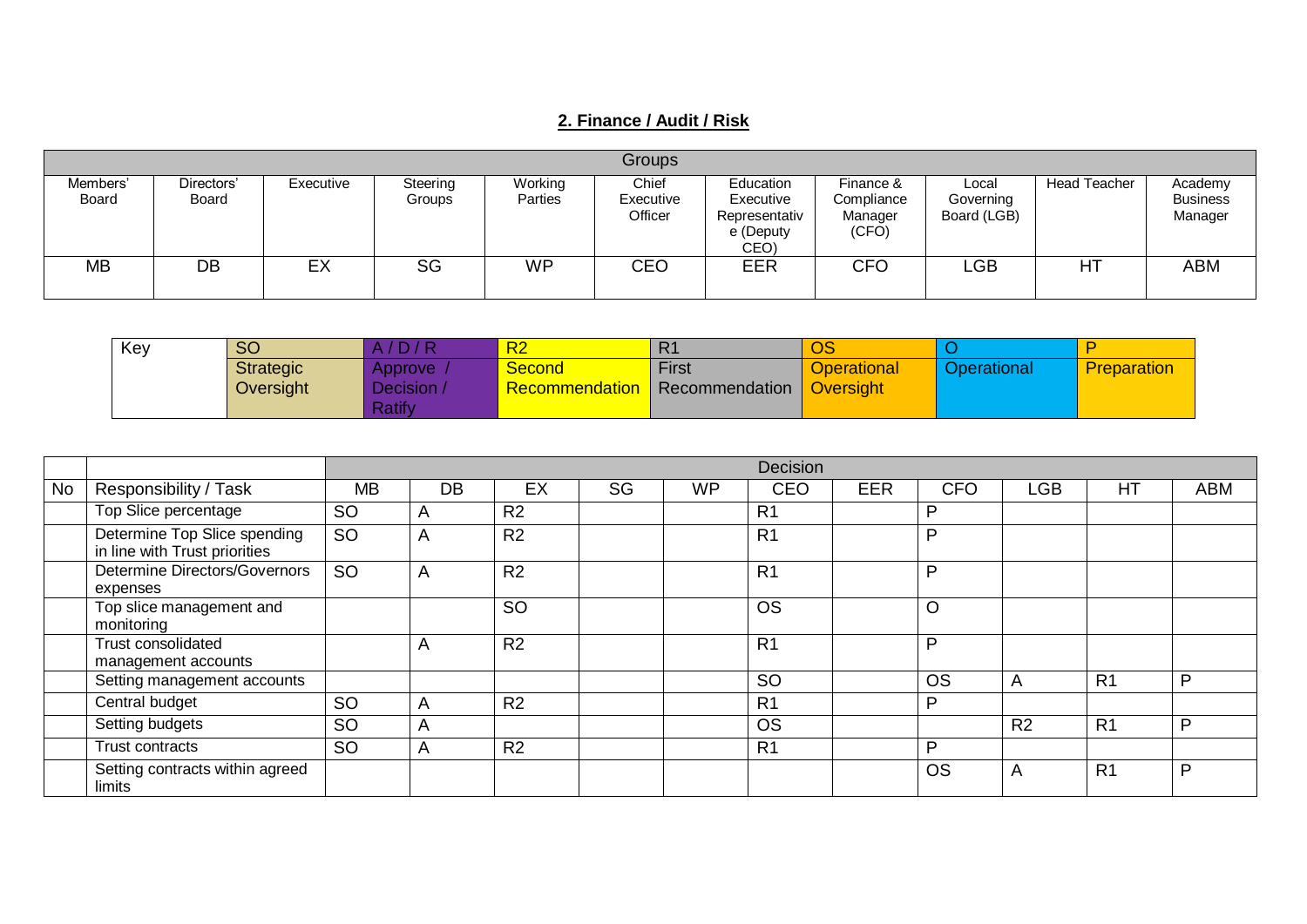| Setting contracts above agreed<br>limits                                        | <b>SO</b>       | A         |                 | $\overline{\text{OS}}$ |                        | R <sub>2</sub>   | $\overline{R1}$          | $\mathsf{P}$ |
|---------------------------------------------------------------------------------|-----------------|-----------|-----------------|------------------------|------------------------|------------------|--------------------------|--------------|
| Setting virements within agreed<br>limits                                       |                 |           |                 |                        | $\overline{\text{OS}}$ | $\mathsf{A}$     | $\overline{R1}$          | $\mathsf{P}$ |
| Setting virements above agreed<br>limits                                        | $\overline{SO}$ | A         |                 | <b>OS</b>              |                        | R2               | $\overline{R1}$          | P            |
| <b>Trust Scheme of Financial</b><br>Delegation                                  | <b>SO</b>       | A         | R <sub>2</sub>  | R <sub>1</sub>         | P                      |                  |                          |              |
| Setting Scheme of Financial<br>Delegation                                       |                 |           |                 |                        | $\overline{OS}$        | A                | $\overline{R1}$          | P            |
| Monitor Trust Scheme of<br><b>Financial Delegation</b>                          |                 |           | $\overline{SO}$ | $\overline{\text{OS}}$ | $\overline{O}$         |                  |                          |              |
| Monitor Setting Scheme of<br><b>Financial Delegation</b>                        |                 |           |                 |                        |                        | <b>SO</b>        | $\overline{\text{OS}}$   | $\circ$      |
| Staffing Structure at the centre                                                | $\overline{SO}$ | A         | R <sub>2</sub>  | $\overline{R1}$        |                        |                  |                          |              |
| Staffing Structure at each<br>setting                                           |                 | SO        |                 |                        |                        | A                | R <sub>1</sub>           |              |
| Management of Voluntary funds<br>(raised by the LGB)                            |                 |           |                 |                        |                        | <b>SO</b>        | $\overline{\text{OS}}$   | $\circ$      |
| <b>Trust / Setting Buildings</b><br>Improvement Strategy                        | $\overline{SO}$ | A         | $\overline{R2}$ | $\overline{\text{OS}}$ |                        | R <sub>1</sub>   | $\overline{\mathrm{OS}}$ | P            |
| Appointment of External /<br><b>Internal Auditor</b>                            | $\overline{SO}$ | A         | R <sub>2</sub>  | R <sub>1</sub>         |                        |                  |                          |              |
| Internal audit findings for the<br>Trust / settings                             |                 | A - Trust |                 | <b>OS</b>              | P                      | $A -$<br>Setting | $\overline{\text{OS}}$   | P            |
| Monitoring Internal Audit<br>reporting arrangements for the<br>Trust / settings |                 | <b>SO</b> |                 | $\overline{\text{OS}}$ | $\circ$                | <b>SO</b>        | $\overline{OS}$          | $\circ$      |
| <b>Trust Risk Register</b>                                                      | <b>SO</b>       | A         | R <sub>2</sub>  | R <sub>1</sub>         | P                      |                  |                          |              |
| <b>Setting Risk Register</b>                                                    |                 |           |                 | $\overline{SO}$        | $\overline{\text{OS}}$ | A                | R <sub>1</sub>           | P            |
| <b>Trust Risk Register</b>                                                      |                 |           | <b>SO</b>       | <b>OS</b>              | $\circ$                |                  |                          |              |
| <b>Setting Risk Register</b>                                                    |                 |           |                 |                        |                        | <b>SO</b>        | <b>OS</b>                | $\circ$      |
| <b>Business Case for staffing</b><br>restructure at the Centre                  | <b>SO</b>       | A         | R <sub>2</sub>  | R <sub>1</sub>         |                        |                  |                          |              |
| <b>Business Case for staffing</b><br>restructure at a Setting                   | <b>SO</b>       | A         |                 | <b>OS</b>              |                        | R <sub>2</sub>   | R <sub>1</sub>           |              |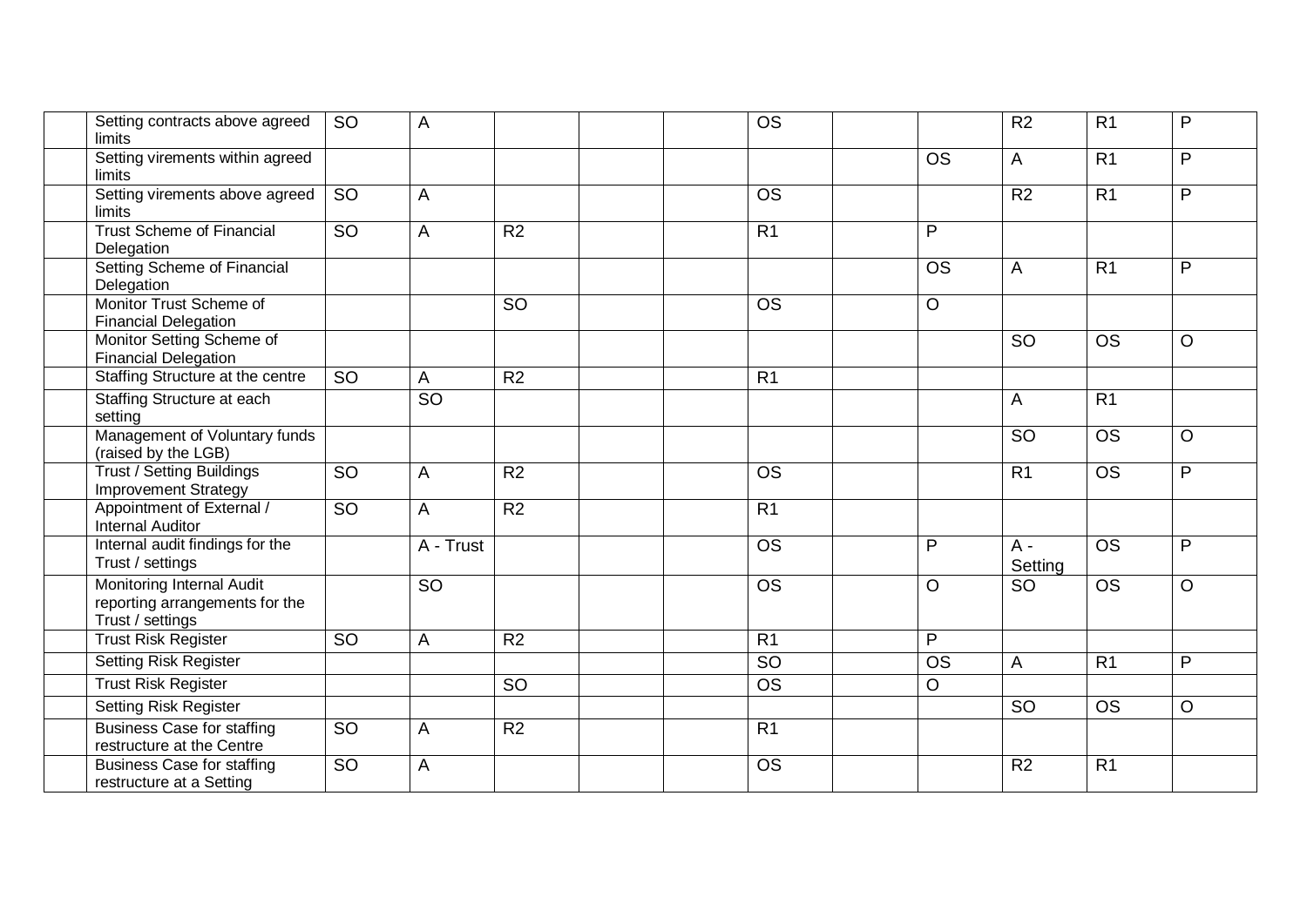## **3. HR Policy and Management / Performance Management (PM)**

|                   | <b>Groups</b>                                                 |           |                    |                    |                               |                                                              |                                             |                                   |                     |                                       |  |  |  |
|-------------------|---------------------------------------------------------------|-----------|--------------------|--------------------|-------------------------------|--------------------------------------------------------------|---------------------------------------------|-----------------------------------|---------------------|---------------------------------------|--|--|--|
| Members'<br>Board | Directors'<br>Board / Head<br>Teacher<br>Appointment<br>Board | Executive | Steering<br>Groups | Working<br>Parties | Chief<br>Executive<br>Officer | Education<br>Executive<br>Representativ<br>e (Deputy<br>CEO) | Finance &<br>Compliance<br>Manager<br>(CFO) | Local<br>Governing<br>Board (LGB) | <b>Head Teacher</b> | Academy<br><b>Business</b><br>Manager |  |  |  |
| <b>MB</b>         | DB                                                            | EX        | SG                 | <b>WP</b>          | CEO                           | EER                                                          | <b>CFO</b>                                  | _GB                               | HT                  | ABM                                   |  |  |  |

| Key | <b>SO</b> | A/D/R           | R <sub>2</sub>        | R <sub>1</sub> | OS                 |             |                    |
|-----|-----------|-----------------|-----------------------|----------------|--------------------|-------------|--------------------|
|     | Strategic | Approve /       | <b>Second</b>         | <b>First</b>   | <b>Operational</b> | Operational | <b>Preparation</b> |
|     | Oversight | <b>Decision</b> | <b>Recommendation</b> | Recommendation | Oversight          |             |                    |
|     |           | Ratify          |                       |                |                    |             |                    |

|           |                                                                  |           |                                       |                |    |             | Decision       |            |            |        |    |     |
|-----------|------------------------------------------------------------------|-----------|---------------------------------------|----------------|----|-------------|----------------|------------|------------|--------|----|-----|
| <b>No</b> | Responsibility / Task                                            | MВ        | DB                                    | EX             | SG | <b>WP</b>   | <b>CEO</b>     | <b>EER</b> | <b>CFO</b> | LGB    | HT | ABM |
|           | HR Policy for the Trust                                          | <b>SO</b> | A                                     |                |    | <b>JCNC</b> | R <sub>1</sub> |            |            | Ratify |    |     |
|           | CEO Appointment - decide<br>constitution of Appointment<br>Board | <b>SO</b> | D                                     |                |    |             |                |            |            |        |    |     |
|           | <b>CEO</b> Appointment                                           | <b>SO</b> | CEO<br>App<br><b>Board</b>            |                |    |             |                |            |            |        |    |     |
|           | <b>Central Team Appointments</b>                                 | <b>SO</b> | $\mathsf{A}$                          | R <sub>2</sub> |    |             | R <sub>1</sub> |            |            |        |    |     |
|           | CEO absence management                                           | <b>SO</b> | Nominated<br>director<br>(Vice/Chair) |                |    |             |                |            |            |        |    |     |
|           | Central Team absence<br>management                               |           |                                       |                |    |             | <b>OS</b>      |            |            |        |    |     |
|           | CEO investigation/disciplinary                                   | Panel 2   | Panel 1                               |                |    |             |                |            |            |        |    |     |
|           | Central Team<br>investigation/disciplinary                       |           | Panel<br>1/2                          |                |    |             | <b>OS</b>      |            |            |        |    |     |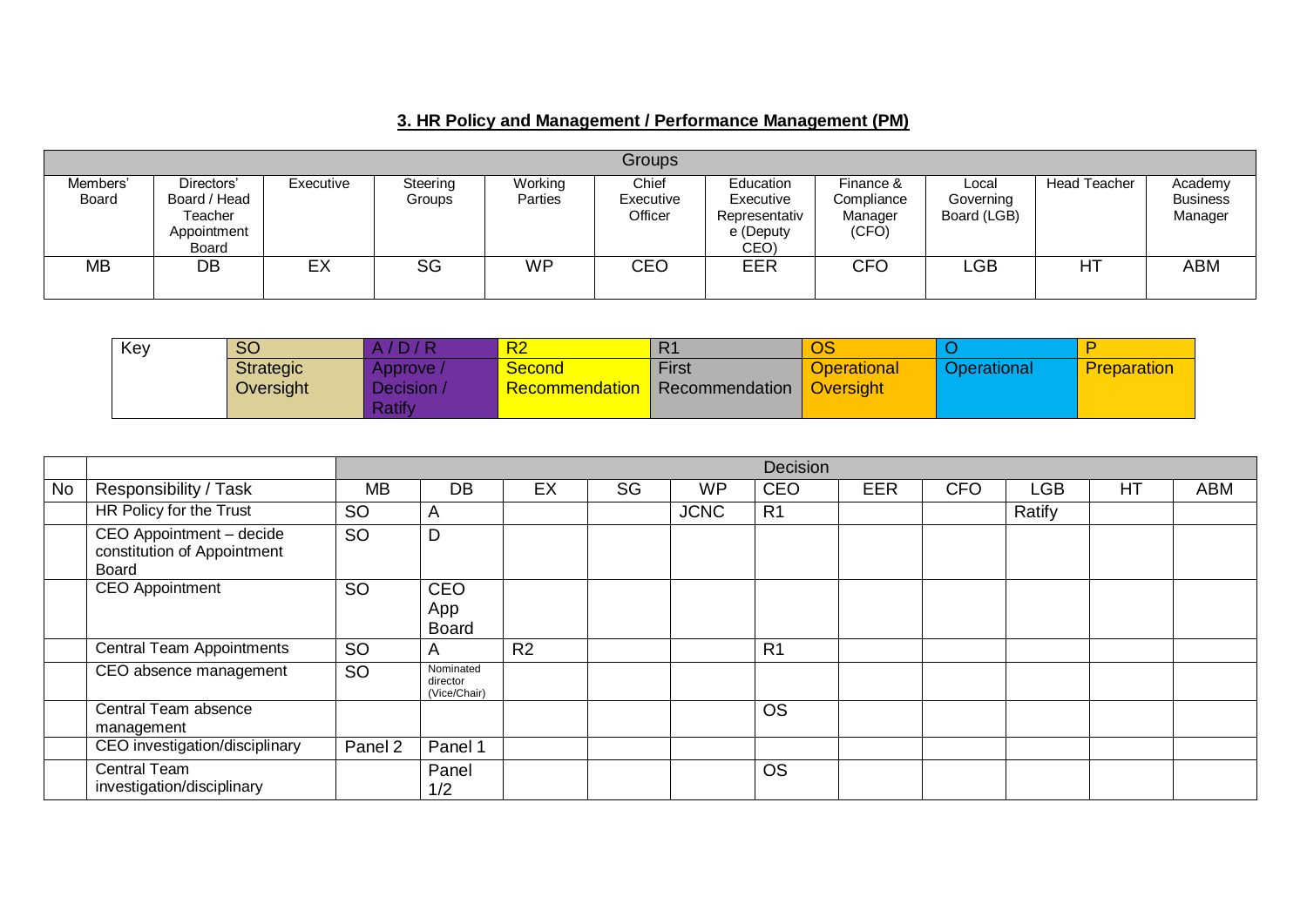| CEO complaints                                                               | SO              | Nominated<br>director<br>(Vice/Chair) |                 |                        |                 |                                 |         |
|------------------------------------------------------------------------------|-----------------|---------------------------------------|-----------------|------------------------|-----------------|---------------------------------|---------|
| Central Team complaints                                                      |                 | <b>SO</b>                             |                 | $\overline{OS}$        |                 |                                 |         |
| Head Teacher appointment -<br>decide constitution of HT<br>Appointment Board | $\overline{SO}$ | D - Trust                             |                 | $\overline{\text{OS}}$ |                 | $D - LGB$                       |         |
| Head Teacher appointment                                                     | <b>SO</b>       | HT App<br><b>Board</b>                |                 | <b>OS</b>              |                 |                                 |         |
| <b>Recruitment of Deputy Head</b><br>Teacher                                 |                 |                                       | $\overline{SO}$ |                        | D               | $\overline{R1}$                 |         |
| <b>Head Teacher Absence</b><br>Management                                    |                 | SO                                    |                 | $\overline{OS}$        |                 |                                 |         |
| <b>Head Teacher</b><br>Investigation/Disciplinary                            | <b>SO</b>       | Panel<br>1/2                          |                 | <b>OS</b>              |                 |                                 |         |
| Complaints about the Head<br>Teacher                                         |                 | $\overline{SO}$                       |                 | <b>OS</b>              |                 |                                 |         |
| Complaints about other staff at<br>settings                                  |                 |                                       |                 |                        | <b>SO</b>       | $\overline{\text{OS}}$          |         |
| Other Staff Appointments at<br>settings                                      |                 |                                       |                 |                        | $\mathsf{A}$    | R <sub>1</sub>                  |         |
| Other Staff Absence<br>Management at settings                                |                 |                                       |                 |                        | <b>SO</b>       | $\overline{OS}$                 | $\circ$ |
| <b>Other Staff</b><br>Investigation/Disciplinary at<br>settings              |                 | SO                                    |                 |                        | 1/2             | Panel<br>$\overline{\text{OS}}$ |         |
| Determining dismissal payments /<br>pay discretions* - CEO                   | $\overline{A}$  | R <sub>1</sub>                        |                 |                        |                 |                                 |         |
| Determining dismissal payments /<br>pay discretions* - central staff         | <b>SO</b>       | A                                     | R <sub>2</sub>  | $\overline{R1}$        |                 |                                 |         |
| Determining dismissal payments /<br>pay discretions* - Head<br>Teachers      | $\overline{SO}$ | A                                     |                 | R <sub>2</sub>         | $\overline{R1}$ |                                 |         |
| Determining dismissal payments /<br>pay discretions* - other staff           |                 | A                                     |                 | <b>OS</b>              | R <sub>2</sub>  | R <sub>1</sub>                  |         |
| PM / Set Pay** of CEO                                                        | A               | <b>Review</b><br>Panel                |                 |                        |                 |                                 |         |
| PM / Set Pay** of Central Staff                                              | $\overline{SO}$ | A                                     | R <sub>2</sub>  | R <sub>1</sub>         |                 |                                 |         |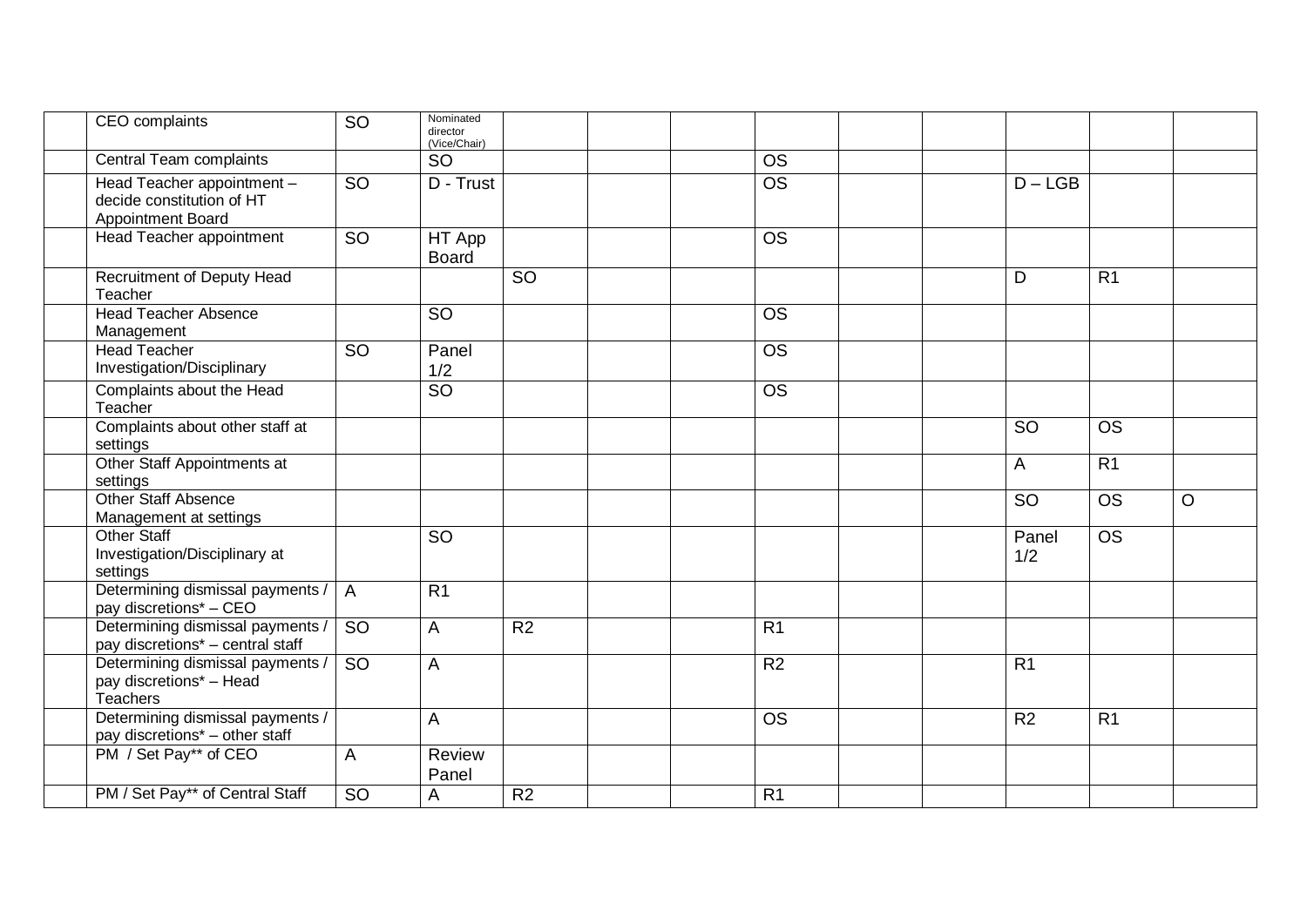| PM / Set Pay** of HT            | <b>SO</b> |  | $\cap$ c<br>◡◡ |  | Review |         |  |
|---------------------------------|-----------|--|----------------|--|--------|---------|--|
|                                 |           |  |                |  | Pane.  |         |  |
| PM / Set Pay** of setting staff | <b>SO</b> |  | $\cap$<br>vo   |  |        | D.<br>. |  |

\*outside prescribed limits \*\*within prescribed limits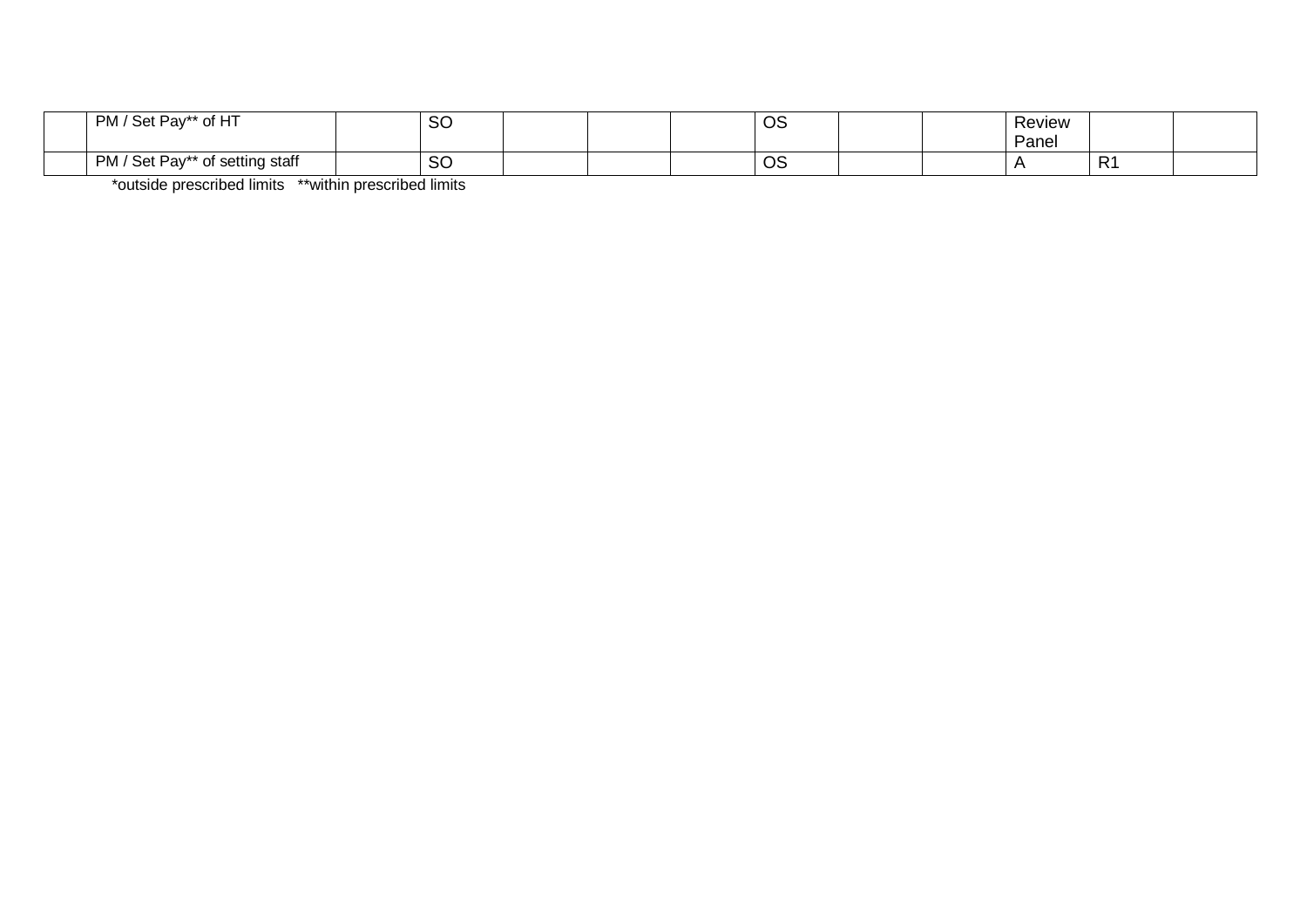|                          | <b>Groups</b>       |           |                    |                    |                               |                                                                     |                                             |                                   |                     |                                       |  |  |
|--------------------------|---------------------|-----------|--------------------|--------------------|-------------------------------|---------------------------------------------------------------------|---------------------------------------------|-----------------------------------|---------------------|---------------------------------------|--|--|
| Members'<br><b>Board</b> | Directors'<br>Board | Executive | Steering<br>Groups | Working<br>Parties | Chief<br>Executive<br>Officer | <b>Education</b><br>Executive<br>Representativ<br>e (Deputy<br>CEO) | Finance &<br>Compliance<br>Manager<br>(CFO) | Local<br>Governing<br>Board (LGB) | <b>Head Teacher</b> | Academy<br><b>Business</b><br>Manager |  |  |
| <b>MB</b>                | DB                  | EX        | SG                 | WP                 | CEO                           | EER                                                                 | <b>CFO</b>                                  | _GB                               | HT                  | ABM                                   |  |  |

| Key | <b>SO</b>        | <b>D/R</b> | R <sub>2</sub> | n i            | OS                 |             |                    |
|-----|------------------|------------|----------------|----------------|--------------------|-------------|--------------------|
|     | <b>Strategic</b> | Approve /  | Second         | <b>First</b>   | <b>Operational</b> | Operational | <b>Preparation</b> |
|     | Oversight        | Decision / | Recommendation | Recommendation | <b>Oversight</b>   |             |                    |
|     |                  | Ratify     |                |                |                    |             |                    |

|    |                              |           | Decision |                |                |           |           |            |     |                           |                |            |
|----|------------------------------|-----------|----------|----------------|----------------|-----------|-----------|------------|-----|---------------------------|----------------|------------|
| No | Responsibility / Task        | <b>MB</b> | DB       | EX             | <b>SG</b>      | <b>WP</b> | CEO       | <b>EER</b> | CFO | ∟GB                       | H1             | <b>ABM</b> |
|    | <b>Trust Policy Matrix</b>   | <b>SO</b> |          | R <sub>1</sub> |                |           | <b>OS</b> | D          |     |                           |                |            |
|    | Trust policies               | <b>SO</b> |          | R <sub>1</sub> |                |           | <b>OS</b> |            |     | Ratify                    |                |            |
|    | Individual setting policies  |           |          |                |                |           |           |            | OS  | $\boldsymbol{\mathsf{A}}$ | R <sub>1</sub> |            |
|    | <b>Trust Curriculum Aims</b> | <b>SO</b> |          | R <sub>2</sub> | R <sub>1</sub> |           |           | <b>OS</b>  |     |                           |                |            |
|    | The Setting's curriculum     |           |          | <b>SO</b>      | <b>OS</b>      |           |           |            |     |                           | R <sub>1</sub> |            |
|    |                              |           |          |                |                |           |           |            |     |                           |                |            |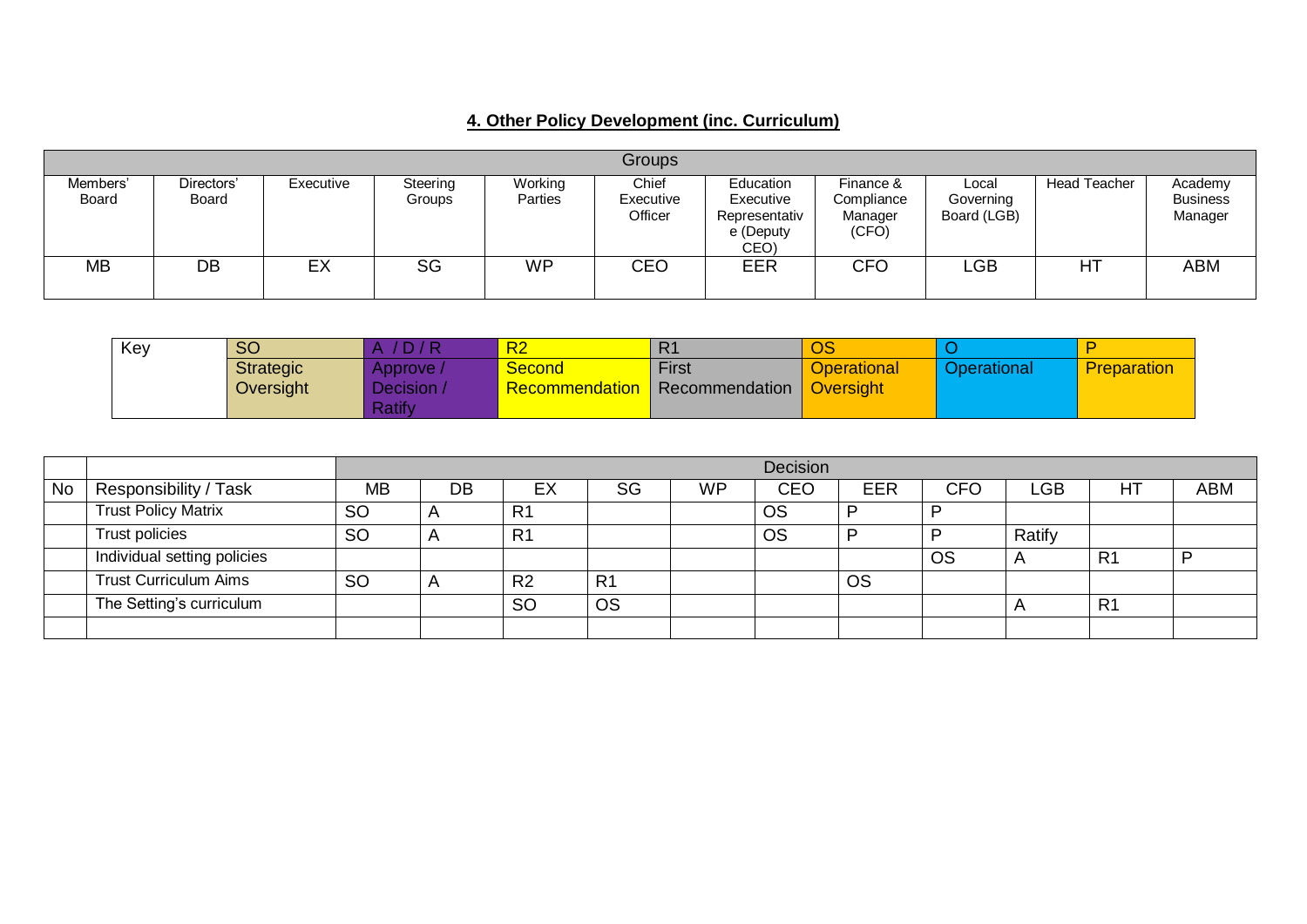## **5. Strategic Development Planning / Improving Education**

|                   |                     |           |                    |                    | <b>Groups</b>                 |                                                              |                               |                                   |                     |                                       |
|-------------------|---------------------|-----------|--------------------|--------------------|-------------------------------|--------------------------------------------------------------|-------------------------------|-----------------------------------|---------------------|---------------------------------------|
| Members'<br>Board | Directors'<br>Board | Executive | Steering<br>Groups | Working<br>Parties | Chief<br>Executive<br>Officer | Education<br>Executive<br>Representativ<br>e (Deputy<br>CEO) | Trust<br>Education<br>Partner | Local<br>Governing<br>Board (LGB) | <b>Head Teacher</b> | Academy<br><b>Business</b><br>Manager |
| <b>MB</b>         | DB                  | EX        | SG                 | WP                 | CEO                           | EER                                                          | <b>TEP</b>                    | _GB                               | HT                  | ABM                                   |

| Key | <b>SO</b>        | A/D/R           | R <sub>2</sub> | R'             | $\overline{\text{OS}}$ |                    | D / C               |
|-----|------------------|-----------------|----------------|----------------|------------------------|--------------------|---------------------|
|     | <b>Strategic</b> | Approve /       | <b>Second</b>  | <b>First</b>   | <b>Operational</b>     | <b>Operational</b> | <b>Preparation</b>  |
|     | Oversight        | <b>Decision</b> | Recommendation | Recommendation | <b>Oversight</b>       |                    | <b>Consult with</b> |
|     |                  | Ratify          |                |                |                        |                    |                     |

|    |                                                                                                    |           |    |                |           |           | Decision   |            |                |                |                |            |
|----|----------------------------------------------------------------------------------------------------|-----------|----|----------------|-----------|-----------|------------|------------|----------------|----------------|----------------|------------|
| No | Responsibility / Task                                                                              | <b>MB</b> | DB | EX             | SG        | <b>WP</b> | <b>CEO</b> | <b>EER</b> | <b>TEP</b>     | LGB            | HT             | <b>ABM</b> |
|    | Trust Strategic Development Plan                                                                   | <b>SO</b> | A  | R <sub>1</sub> | <b>OS</b> |           | <b>OS</b>  | <b>OS</b>  |                | C              |                |            |
|    | Individual setting School<br>Development Plan                                                      |           |    |                |           |           |            |            |                | A              | R <sub>1</sub> |            |
|    | <b>Improving Education Strategy</b>                                                                | <b>SO</b> | A  | R <sub>1</sub> |           |           | OS         | <b>OS</b>  | O              | C              | $\circ$        |            |
|    | School Led Review cycle                                                                            |           | A  | R <sub>1</sub> |           |           | <b>OS</b>  | <b>OS</b>  | O              | C              |                | O          |
|    | Identifying a 'setting that lacks<br>capacity for self-<br>improvement/underperforming<br>setting' |           | A  | R <sub>2</sub> |           |           | <b>OS</b>  | <b>OS</b>  | R <sub>1</sub> | R <sub>1</sub> | R <sub>1</sub> |            |
|    | Supporting an setting 'lacking<br>capacity for self-<br>improvement/underperforming'               |           | A  | R <sub>2</sub> |           |           | OS         | <b>OS</b>  | R <sub>1</sub> | R <sub>1</sub> | R <sub>1</sub> |            |